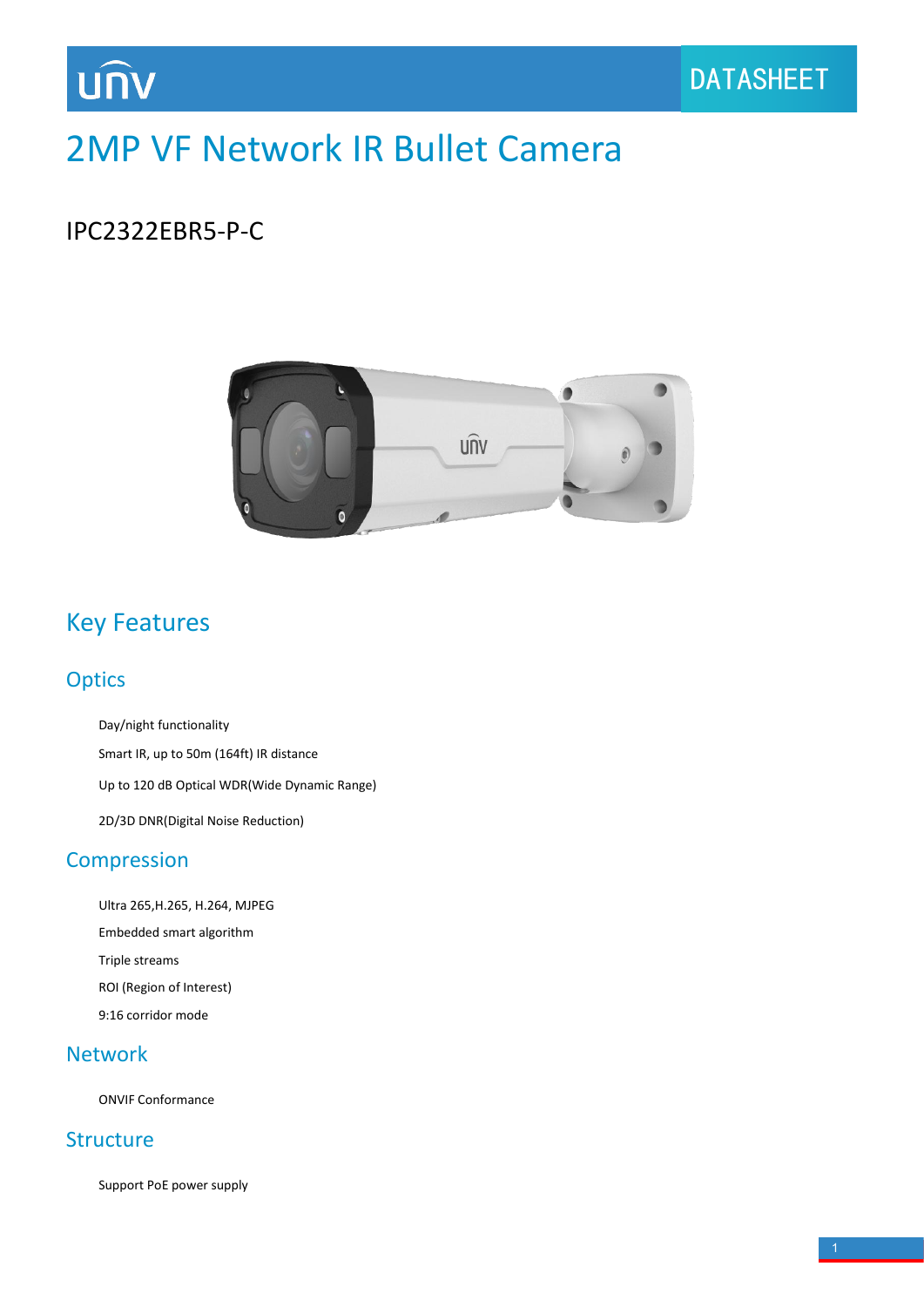## **UNV**

Wide temperature range: -35°C to 60°C (-31°F to 140°F)

Wide voltage range of ±25%

IP67

3-Axis

## Specifications

|                         | IPC2322EBR5-P-C                                                                                                                  |              |  |            |              |  |                 |  |
|-------------------------|----------------------------------------------------------------------------------------------------------------------------------|--------------|--|------------|--------------|--|-----------------|--|
| Camera                  |                                                                                                                                  |              |  |            |              |  |                 |  |
| Sensor                  | 1/2.8", progressive scan, 2.0Megapixel, CMOS                                                                                     |              |  |            |              |  |                 |  |
| Lens                    | 2.8~12mm@F1.6                                                                                                                    |              |  |            |              |  |                 |  |
| <b>DORI Distance</b>    | Lens                                                                                                                             | Detect(m)    |  | Observe(m) | Recognize(m) |  | Identify(m)     |  |
|                         | 2.8 <sub>mm</sub>                                                                                                                | 45           |  | 18         | 9            |  | 4.5             |  |
|                         | 12mm                                                                                                                             | 192.9        |  | 77.1       | 38.6         |  | 19.3            |  |
| Angle of View(H)        | $94.0^\circ$ ~ 28°                                                                                                               |              |  |            |              |  |                 |  |
| Angle of View (V)       | 56.7°~14.4°                                                                                                                      |              |  |            |              |  |                 |  |
| Angle of View (O)       | 122.2°~34.4°                                                                                                                     |              |  |            |              |  |                 |  |
| Adjustment angle        | Pan: 0°~360°                                                                                                                     | Tilt: 0°~90° |  |            |              |  | Rotate: 0°~360° |  |
| Shutter                 | Auto/Manual, 1~1/100000s                                                                                                         |              |  |            |              |  |                 |  |
| Minimum Illumination    | Colour: 0.002 Lux (F1.6, AGC ON)<br>0 Lux with IR                                                                                |              |  |            |              |  |                 |  |
| Day/Night               | IR-cut filter with auto switch (ICR)                                                                                             |              |  |            |              |  |                 |  |
| Digital noise reduction | 2D/3D DNR                                                                                                                        |              |  |            |              |  |                 |  |
| S/N                     | >52dB                                                                                                                            |              |  |            |              |  |                 |  |
| IR Range                | Up to 50m (164 ft) IR range                                                                                                      |              |  |            |              |  |                 |  |
| Defog                   | Digital Defog                                                                                                                    |              |  |            |              |  |                 |  |
| <b>WDR</b>              | 120 dB                                                                                                                           |              |  |            |              |  |                 |  |
| Video                   |                                                                                                                                  |              |  |            |              |  |                 |  |
| Video Compression       | Ultra 265, H.265, H.264, MJPEG                                                                                                   |              |  |            |              |  |                 |  |
| H.264 code profile      | Baseline profile, Main Profile, High Profile                                                                                     |              |  |            |              |  |                 |  |
| Frame Rate              | Main Stream: 2MP (1920×1080): Max. 30 fps;<br>Sub Stream: 2MP (1920×1080): Max. 30 fps;<br>Third Stream:D1 (720×576): Max.30 fps |              |  |            |              |  |                 |  |
| 9:16 Corridor Mode      | Supported                                                                                                                        |              |  |            |              |  |                 |  |
| <b>HLC</b>              | Supported                                                                                                                        |              |  |            |              |  |                 |  |
| <b>BLC</b>              | Supported                                                                                                                        |              |  |            |              |  |                 |  |
| OSD                     | Up to 8 OSDs                                                                                                                     |              |  |            |              |  |                 |  |
| Privacy Mask            | Up to 8 areas                                                                                                                    |              |  |            |              |  |                 |  |
| ROI                     | Up to 8 areas                                                                                                                    |              |  |            |              |  |                 |  |
| <b>Motion Detection</b> | Up to 4 areas                                                                                                                    |              |  |            |              |  |                 |  |
| Audio                   |                                                                                                                                  |              |  |            |              |  |                 |  |
| Audio Compression       | G.711                                                                                                                            |              |  |            |              |  |                 |  |
| Two-way audio           | Supported                                                                                                                        |              |  |            |              |  |                 |  |
| Suppression             | Supported                                                                                                                        |              |  |            |              |  |                 |  |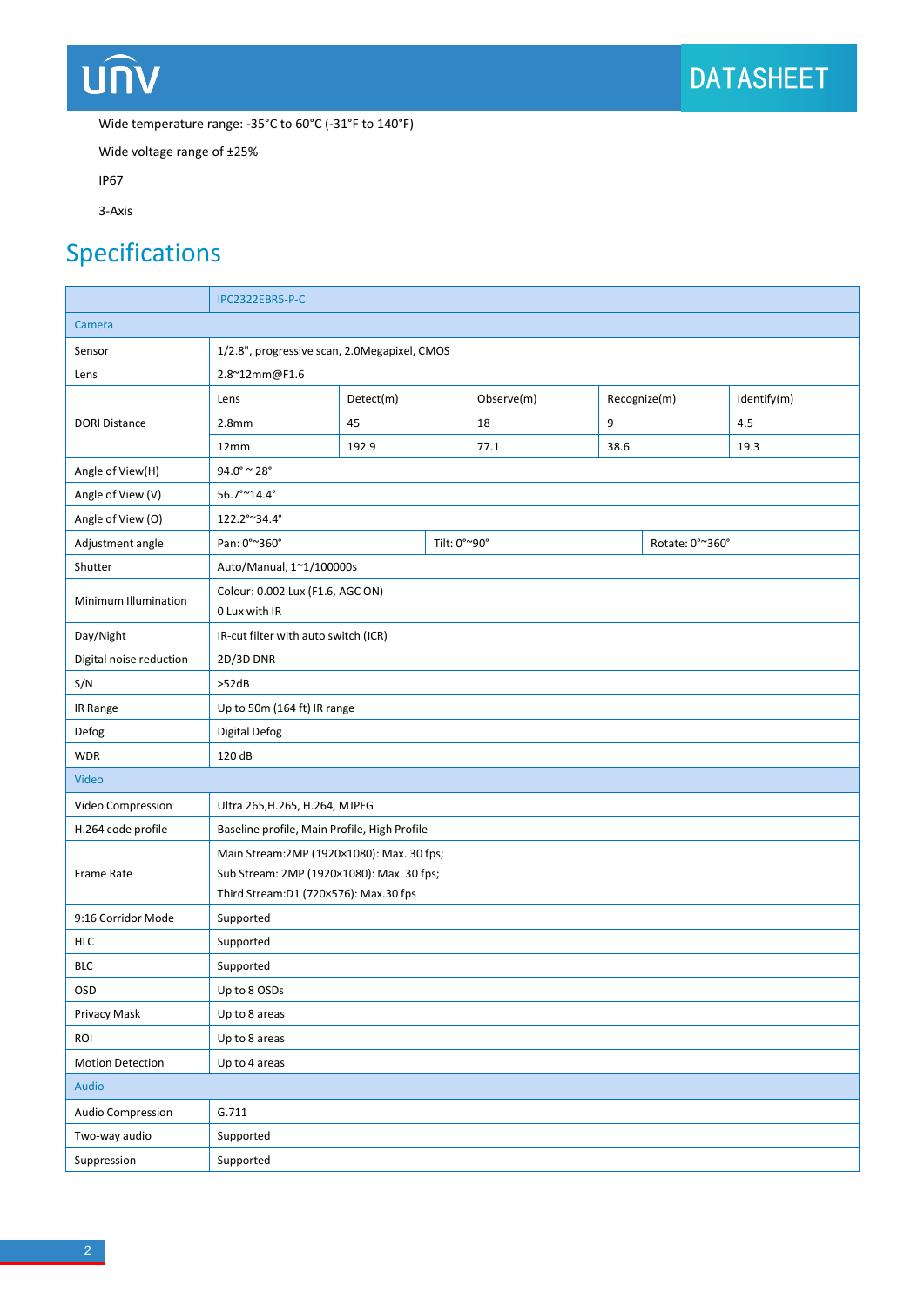# **UNV**

## DATASHEET

| Sampling Rate               | 8 KHZ                                                                                                                                                   |  |  |  |
|-----------------------------|---------------------------------------------------------------------------------------------------------------------------------------------------------|--|--|--|
| <b>Smart</b>                |                                                                                                                                                         |  |  |  |
| <b>Behavior Detection</b>   | Intrusion, cross line, motion detection                                                                                                                 |  |  |  |
| <b>Behavior Detection</b>   | Intrusion, cross line, motion detection                                                                                                                 |  |  |  |
| Intrusion                   | Enter and loiter in a pre-defined virtual region                                                                                                        |  |  |  |
| cross line                  | Cross a pre-defined virtual line                                                                                                                        |  |  |  |
| motion detection            | Moving within a pre-defined virtual region                                                                                                              |  |  |  |
| Recognition                 | Face detection, Audio detection                                                                                                                         |  |  |  |
| Intelligent Identification  | Defocus, Scene Change, Object Left, Object Moving                                                                                                       |  |  |  |
| <b>Statistical Analysis</b> | People counting                                                                                                                                         |  |  |  |
| <b>General Function</b>     | Watermark, IP Address Filtering, Tampering Alarm, Alarm input, Alarm output, Access Policy, ARP Protection, RTSP<br>Authentication, User Authentication |  |  |  |
| <b>Storage</b>              |                                                                                                                                                         |  |  |  |
| Edge Storage                | Micro SD, up to 256 GB                                                                                                                                  |  |  |  |
| Network Storage             | ANR                                                                                                                                                     |  |  |  |
| <b>Network</b>              |                                                                                                                                                         |  |  |  |
| Protocols                   | IPv4, IGMP, ICMP, ARP, TCP, UDP, DHCP, PPPoE, RTP, RTSP, RTCP, DNS, DDNS, NTP, FTP, UPnP, HTTP, HTTPS, SMTP, 802.1x,<br>SNMP                            |  |  |  |
| Compatible Integration      | ONVIF(Profile S, Profile G, Profile T), API                                                                                                             |  |  |  |
| Interface                   |                                                                                                                                                         |  |  |  |
| Audio I/O                   | Audio cable                                                                                                                                             |  |  |  |
|                             | Input: impedance 35 k $\Omega$ ; amplitude 2 V [p-p]                                                                                                    |  |  |  |
|                             | Output: impedance 600 $\Omega$ ; amplitude 2 V [p-p]                                                                                                    |  |  |  |
| Alarm I/O                   | 1/1                                                                                                                                                     |  |  |  |
| Network                     | 1 RJ 45 10M/100M Base-TX Ethernet                                                                                                                       |  |  |  |
| General                     |                                                                                                                                                         |  |  |  |
| Power                       | 12 V DC±25%, PoE (IEEE802.3 af)                                                                                                                         |  |  |  |
|                             | Power consumption: Max 9W                                                                                                                               |  |  |  |
| Dimensions (L × W × H)      | 253.4 × 86 × 71.7 mm (9.98" × 3.4" × 2.8")                                                                                                              |  |  |  |
| Weight                      | 1.0kg (2.2lb)                                                                                                                                           |  |  |  |
| <b>Working Environment</b>  | -35°C ~ +60°C (-31°F ~ 140°F), Humidity:10%~95% RH(non-condensing)                                                                                      |  |  |  |
| <b>Ingress Protection</b>   | <b>IP67</b>                                                                                                                                             |  |  |  |